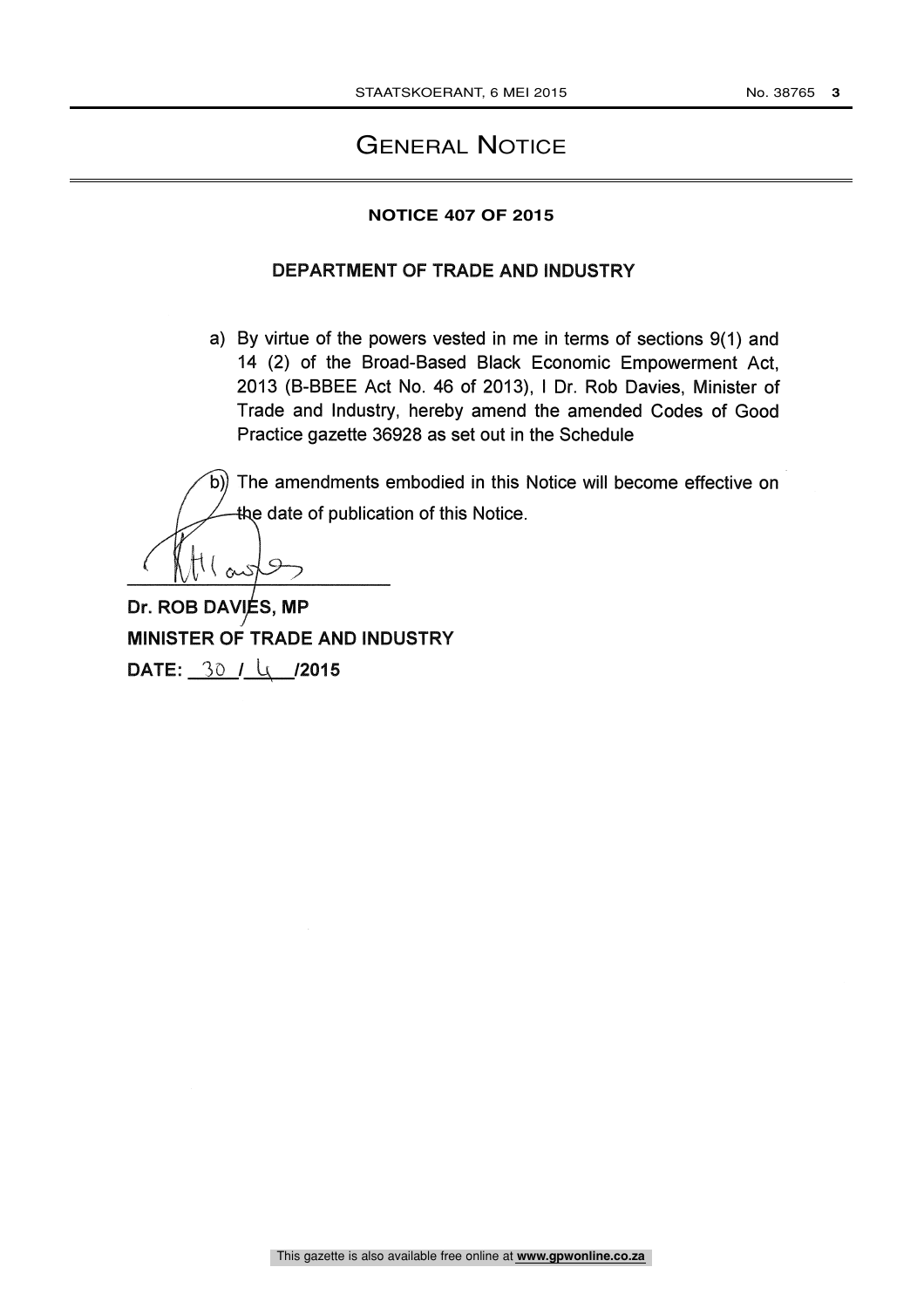#### **SCHEDULE**

# AMENDMENT OF CODE SERIES 400, STATEMENT 400 - ADD A FIFTH CRITERION FOR THE EMPOWERING SUPPLIER

(a) Amended Code Series 400, Paragraph 3.3 is hereby amended by the additional Criteria that reads as follows:

> At least 85% of labour costs should be paid to South African employees by service industry entities.

#### ELIGIBILITY AS AN EXEMPTED MICRO ENTERPRISE (EME)

- (b) Paragraph 4.5 of Amended Code Series 000 gazette 36928 is Hereby amended by the following: An EME is only required to obtain a sworn affidavit or Certificate issued by Companies and Intellectual Property Commission (CIPC) on an annual basis, confirming the following:
	- Annual Total Revenue of R10 million or less; and
	- Level of Black ownership.
	- Any misrepresentation in terms of para 1 above constitutes a criminal offence as set out in the B-BBEE Act as amended.

# DISCOUNTING PRINCIPLE EFFECT

(c) State that only the discounted levels of Measured Entities as per paragraph 3.3.3 Amended Code Series 000, shall appear on the face of a B-BBEE certificate.

# DEMOGRAGRAPHIC REPRESENTATION OF BLACK PEOPLE

(d) The demographic representation of black people as defined in the Regulations of Employment Equity Act and Commission on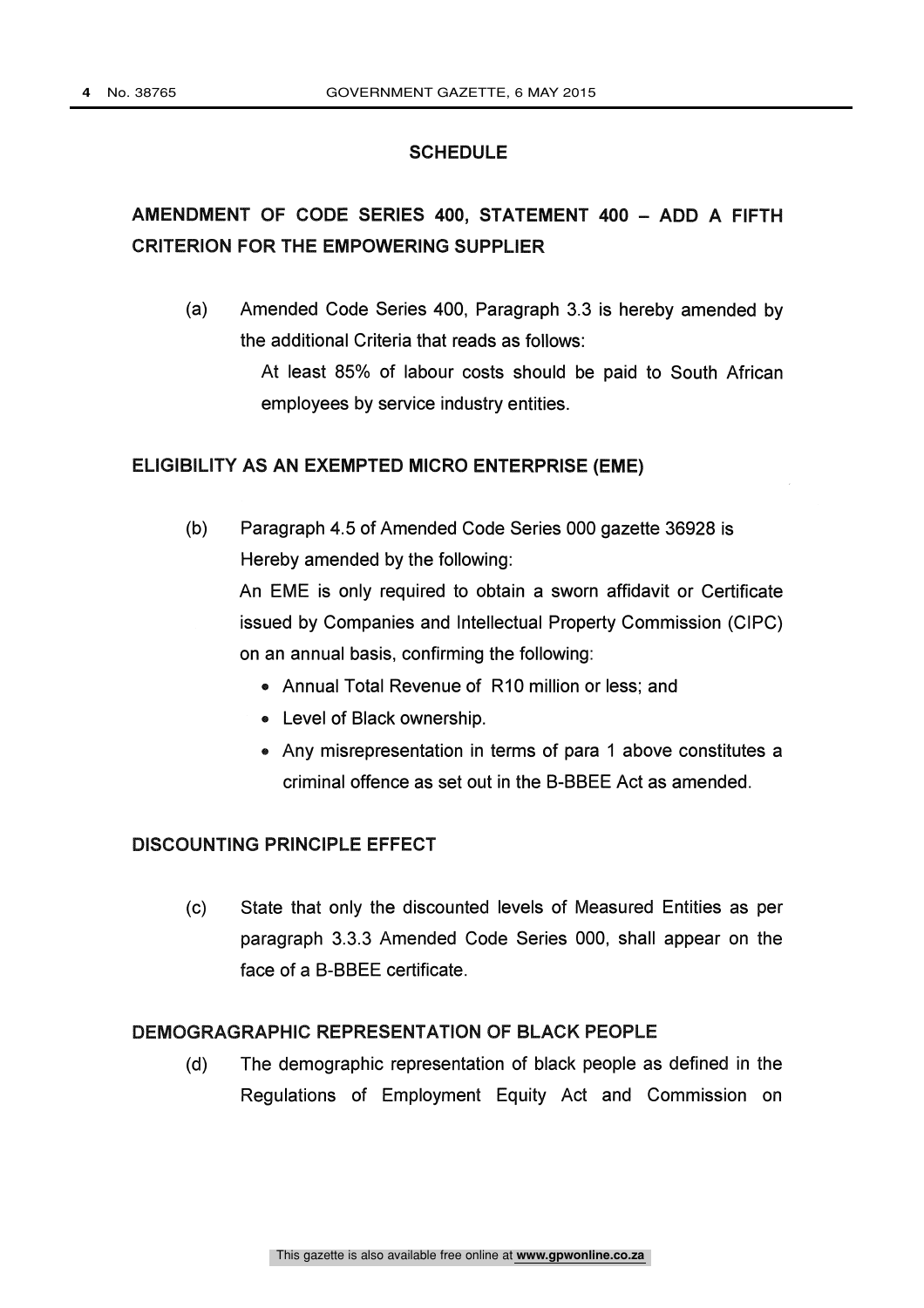Employment Equity report are not applicable under paragraph 2.6 on Statement 200 and paragraph 2.1.1.2 and 2.1.3 Statement 300.

# MEASUREMENT OF SENIOR MANAGEMENT, MIDDLE MANAGEMENT AND JUNIOR MANAGEMENT INDICATORS

(e) Repeal paragraphs 4A "the formula" under Amended Code Series 200 of the Amended Codes of Good Practice gazette Number 36928. The paragraphs are replace by the following:

## ANNEXE 200(A)

## Formula

The management control criteria provided for in paragraphs 2.3.1, 2.4.1 and 2.5.1, is calculated by following the sub calculations below.

The measurement criteria targets for 2.3.1, 2.4.1 and 2.5.1 are broken down according to the relevant EAP statistics i.e. splitting the compliance target and points in proportion to the EAP statistics.

The EAP Statistics are reported on the following race groups:

| Statistic | African | African | Coloured | Coloured | Indian | Indian | White     | White  |
|-----------|---------|---------|----------|----------|--------|--------|-----------|--------|
|           | Male    | Female  | Male     | Female   | Male   | Female | Male      | Female |
| Abbrevi   | AM      | AF      | см       | CF       | ıΜ     | -<br>► | <b>WM</b> | WF     |
| ation     |         |         |          |          |        |        |           |        |

The maximum points per race group needs to be adhered to in order to achieve the outcomes of Statement 200. These calculations will need to be repeated for every race group due to the maximum score for each race group.

The first parameter to be defined is the percentage of black employees in the measured entity for the measurement criteria (senior, middle and junior management). The formula to calculate this will need to be repeated six times, for each of the six black EAP statistics.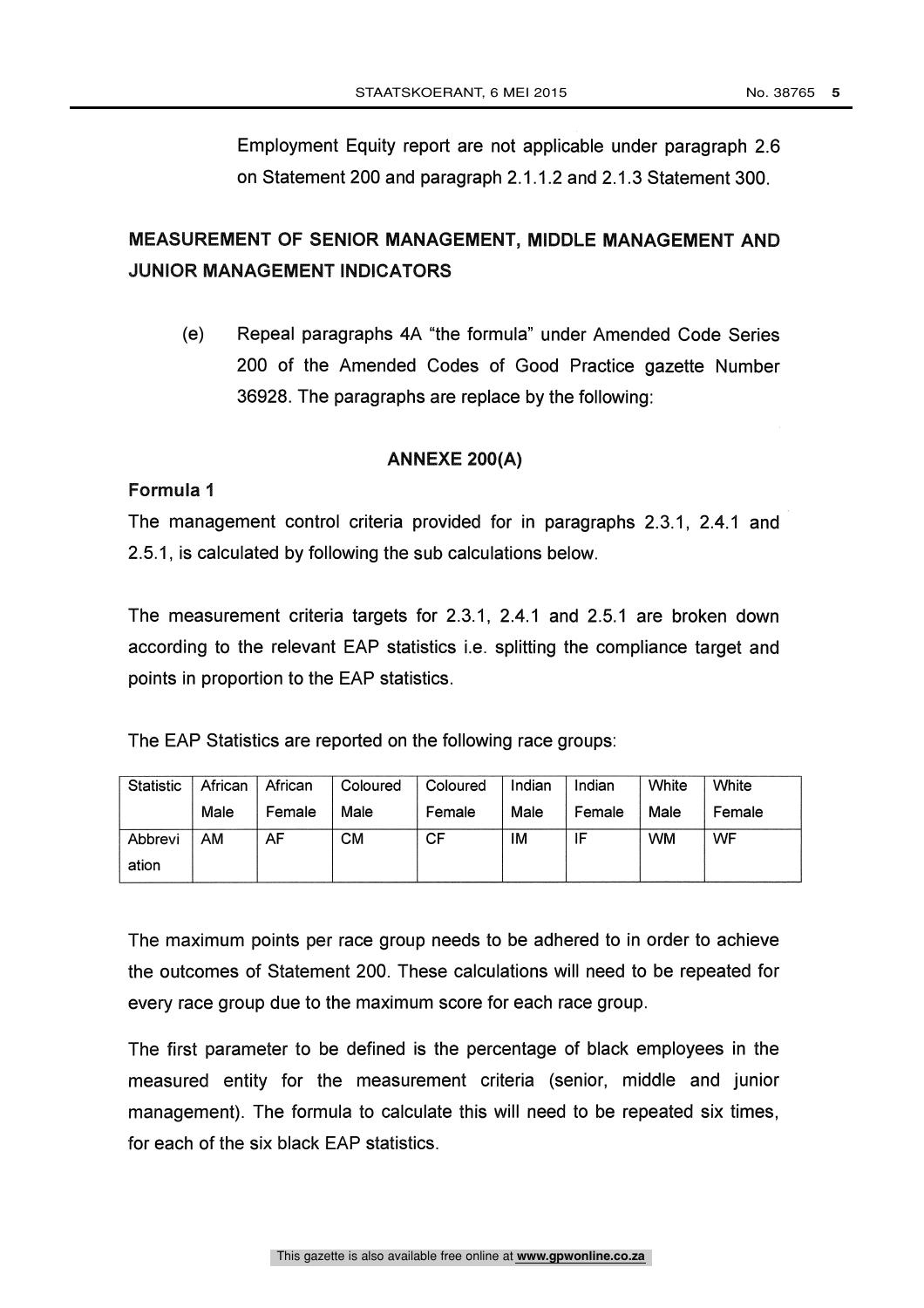|                           | Number of AM employees                                               |  |  |  |  |
|---------------------------|----------------------------------------------------------------------|--|--|--|--|
|                           | % $Black_{AM} = \frac{1}{Total of all employees in all race groups}$ |  |  |  |  |
|                           | Number of AF employees                                               |  |  |  |  |
| % Black <sub>AF</sub> $=$ | Total of all employees in all race groups                            |  |  |  |  |

% Black<sub>CM</sub> =  $\frac{\text{Number of CM employees}}{\text{Total of all numbers in all uses numbers}}$ Total of all employees in all race groups

 $Black_{CF} = \frac{7 \times 1000 \times 1000}{Total \ of \ all \ employees \ in \ all \ race \ groups}$ Number of CF employees

% Black $_{IM}$  =  $\frac{Number\, of\, IM\, employees}{Total\, of\, all\, employees\, in\, all\, race\, groups}$ 

% Black  $I_F = \frac{1}{Total of all employees in all race groups}$ Number of IF employees

Where:

| RG:                       | Race Group                                                                                                                            |
|---------------------------|---------------------------------------------------------------------------------------------------------------------------------------|
| % Black <sub>RG</sub> :   | Percentage of black employees in the<br>measured entity for the specific race<br>group                                                |
| Number of RG Employees:   | Number of<br>employees in<br>the<br>management level for the measurement<br>criteria                                                  |
| Total of all race groups: | employees<br>of all<br>the<br>Total<br><sub>in</sub><br>management level for the measurement<br>criteria<br>(AM+AF+CM+CF+IM+IF+WM+WF) |

Due to the Codes not awarding points for meeting the EAP statistics for the white race groups, the EAP statistics need to be adjusted to exclude the white categories. The following formula shows how this is accomplished:

Let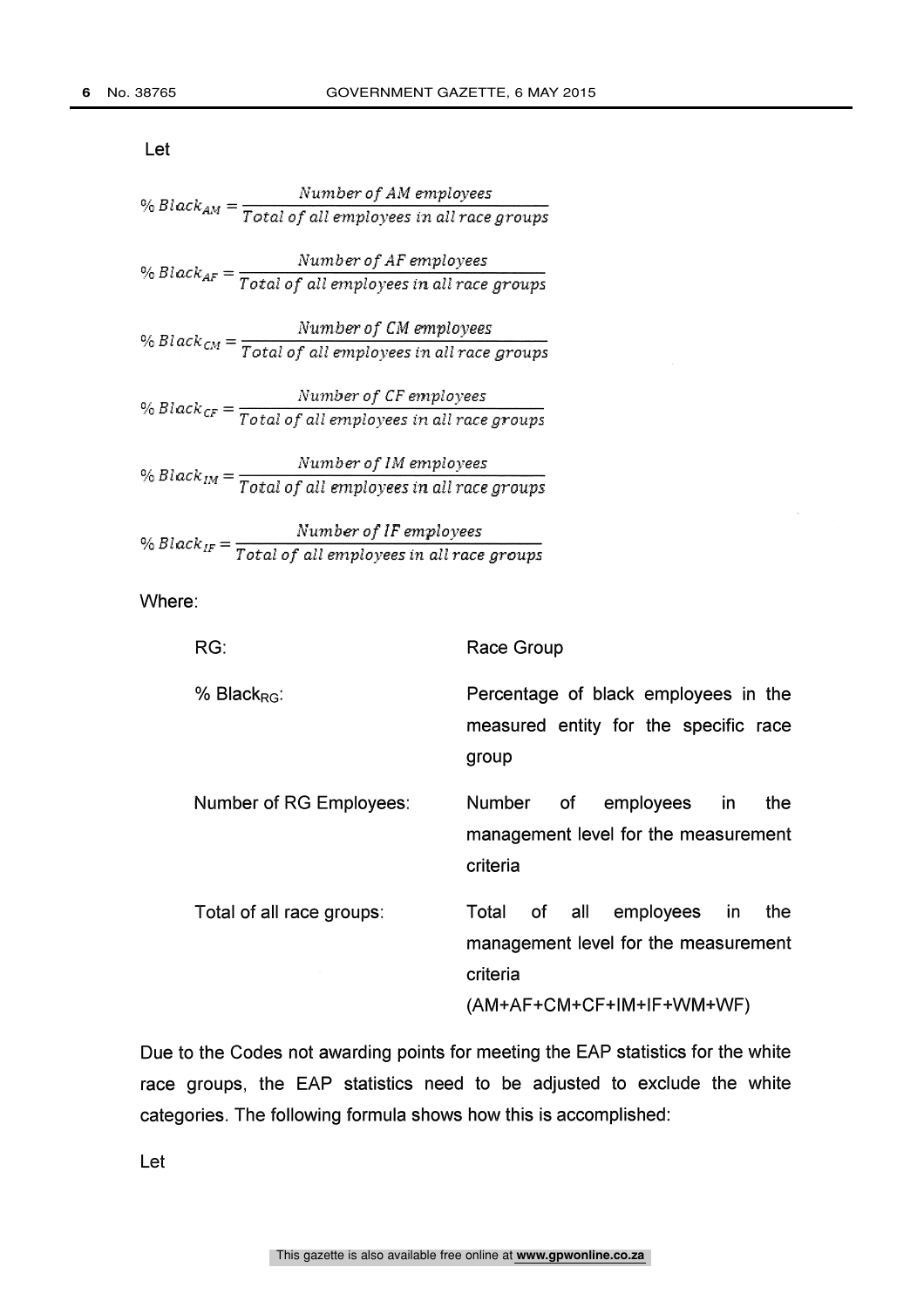$$
ADJ EAP_{AM} = \frac{EAP(AM)}{EAP(Sum)}
$$
  
\n
$$
ADJ EAP_{AF} = \frac{EAP(AF)}{EAP(Sum)}
$$
  
\n
$$
ADJ EAP_{CM} = \frac{EAP(CM)}{EAP(Sum)}
$$
  
\n
$$
ADJ EAP_{CF} = \frac{EAP(CF)}{EAP(Sum)}
$$
  
\n
$$
ADJ EAP_{IM} = \frac{EAP(IM)}{EAP(Sum)}
$$
  
\n
$$
ADJ EAP_{IF} = \frac{EAP(IF)}{EAP(Sum)}
$$

| ADJ $\mathsf{EAP}_{\mathsf{RG}}$ : | Adjusted EAP for a specific race group             |
|------------------------------------|----------------------------------------------------|
| $EAP$ (RG):                        | EAP statistic for the calculated race group        |
| $EAP$ (Sum):                       | Sum of published EAP statistics for all black race |
|                                    | groups $(AM+AF+CM+CF+IM+IF)$                       |

Since the calculation for each of the race groups need to be done individually, the compliance target also needs to be split in proportion to the EAP statistics. This formula is defined below:

Let

$$
SCT_{AM} = ADJ EAP_{AM} \times \frac{Compliance target}{100}
$$
  

$$
SCT_{AF} = ADJ EAP_{AF} \times \frac{Compliance target}{100}
$$
  

$$
SCT_{CM} = ADJ EAP_{CM} \times \frac{Compliance target}{100}
$$
  

$$
SCT_{CF} = ADJ EAP_{CF} \times \frac{Compliance target}{100}
$$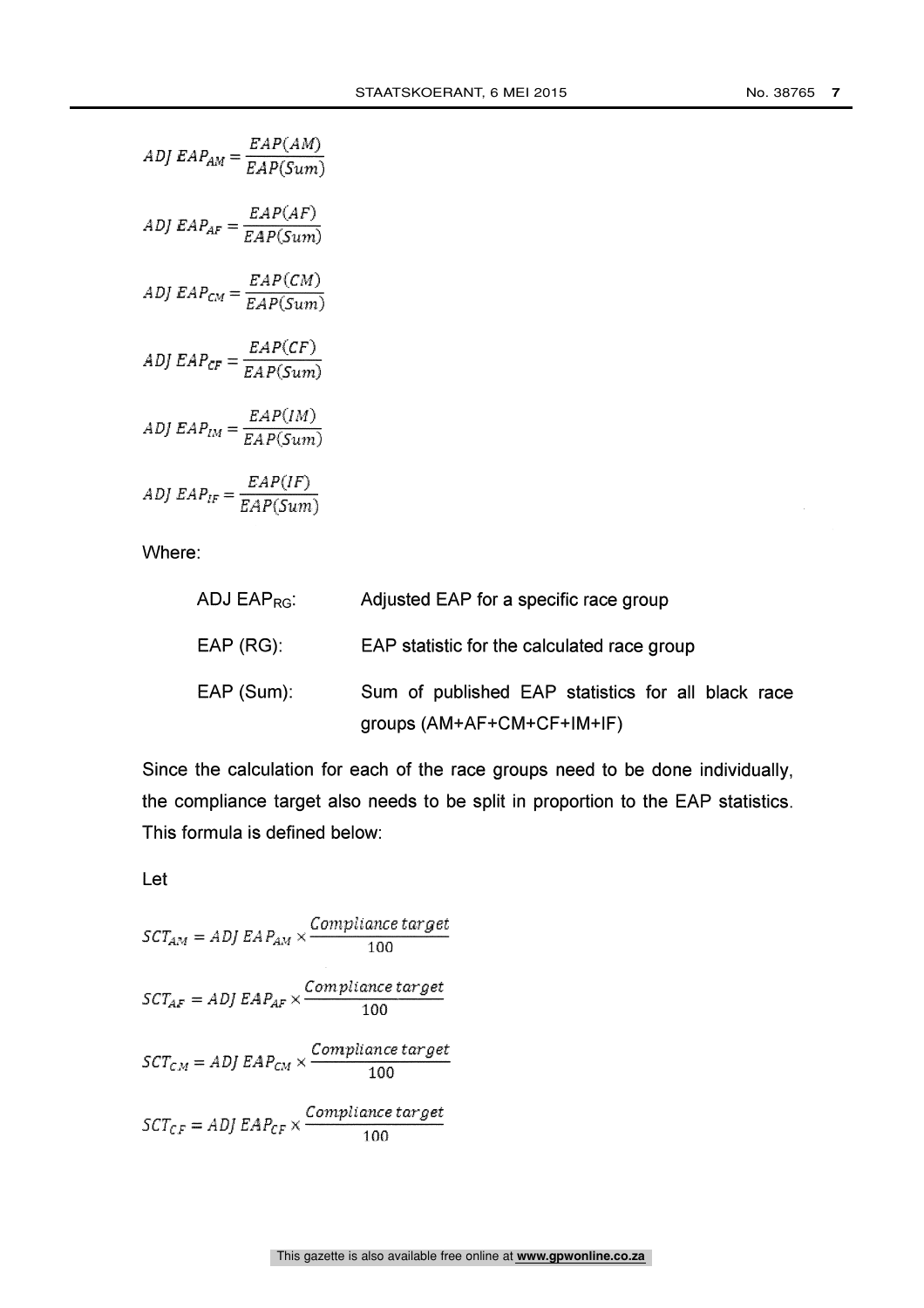$$
SCT_{IM} = ADJ\,EAP_{IM} \times \frac{Compliance\,target}{100}
$$

$$
SCT_{IF} = ADJ\,EAP_{IF} \times \frac{Compliance\,target}{100}
$$

\n
$$
\text{SCT}_{\text{RG}}
$$
 \n Split Compliance Target for race group  
\n $\text{ADJ EAP}_{\text{RG}}$  \n Adjusted EAP for the race group as calculated above  
\n $\text{Compliance target: Compliance Target as specified for } 2.3.1, 2.4.1, and$ \n $\text{2.5.1}$ \n

The points allocated for the measurement criteria will also be split in proportion to the EAP statistics. The split points for the measurement criteria represent the maximum allowable points for the race groups, and must be enforced as such. The formula for calculating the maximum allowable points is shown below:

 $MAP_{AM} = ADJ EAP_{AM} \times Points$ 

 $MAP_{AF}= ADJ EAP_{AF} \times Points$ 

 $MAP_{CM} = ADJ EAP_{CM} \times Points$ 

 $MAP_{CF} = ADJ EAP_{CF} \times Points$ 

 $MAP_{IM} = ADJ EAP_{IM} \times Points$ 

 $MAP_{IF} = ADJ EAP_{IF} \times Points$ 

Where:

MAP: Maximum allowable points for a race group

Points: Weighting points as specified for 2.3.1, 2.4.1 and 2.5.1

The achieved score per race group (Score<sub>RG</sub>) will be calculated using the above four equations. The formula must be completed for each race group using the four results from above for each race group. This formula is shown below: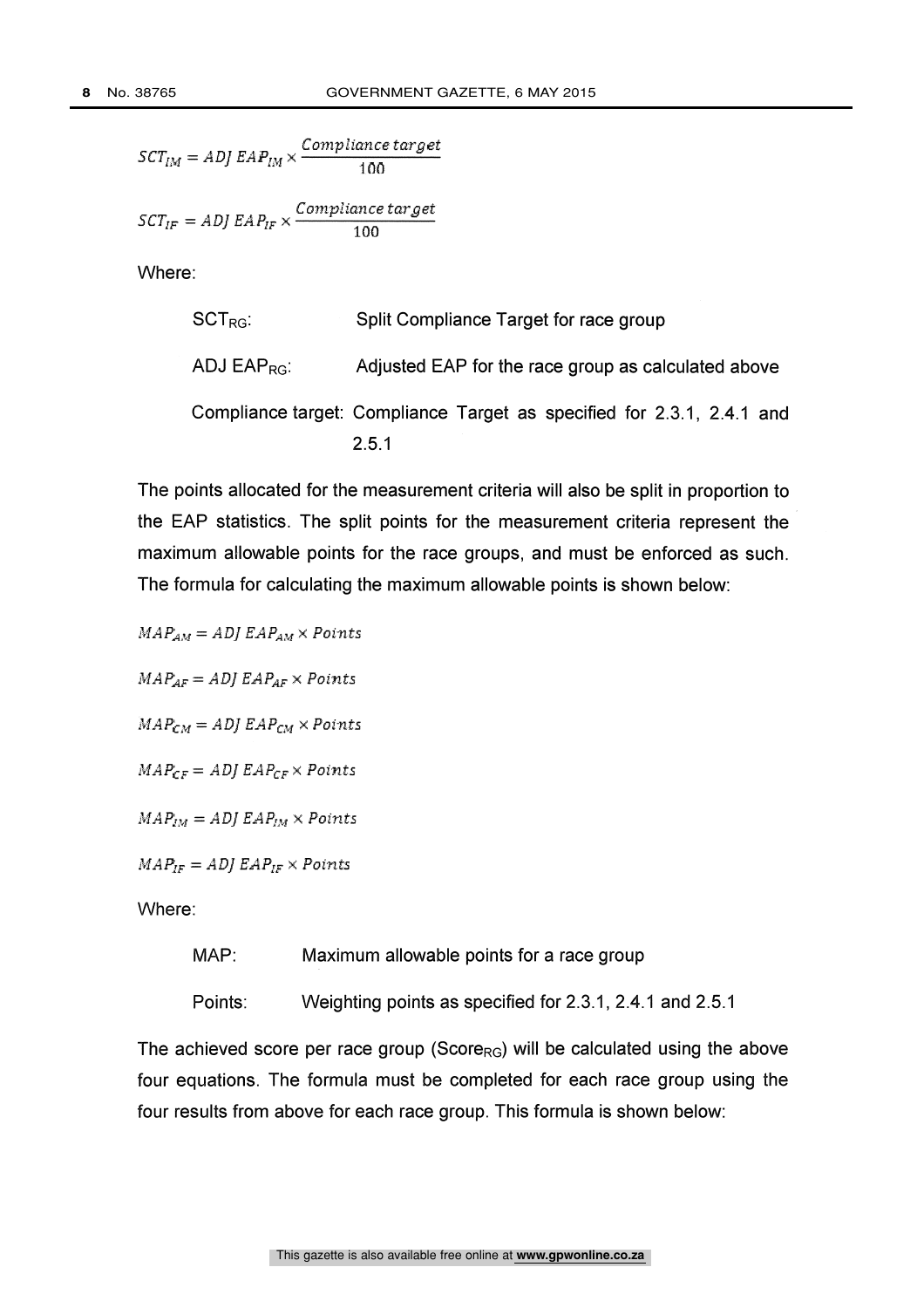$$
Score_{AM} = \frac{\%Black_{AM}}{SCT_{AM}} \times MAP_{AM}
$$
\n
$$
Score_{AF} = \frac{\%Black_{AF}}{SCT_{AF}} \times MAP_{AF}
$$
\n
$$
Score_{CM} = \frac{\%Black_{CM}}{SCT_{CM}} \times MAP_{CM}
$$
\n
$$
Score_{CF} = \frac{\%Black_{CF}}{SCT_{CF}} \times MAP_{CF}
$$
\n
$$
Score_{IM} = \frac{\%Black_{IM}}{SCT_{IM}} \times MAP_{IM}
$$
\n
$$
Score_{IF} = \frac{\%Black_{IF}}{SCT_{IF}} \times MAP_{IF}
$$

Note that the score per race group may not exceed the maximum allowable points for that race group. The following shows how the total score for 2.3.1, 2.4.1 and 2.5.1 is calculated:

 $Total Score = Score_{AM} + Score_{AF} + Score_{CM} + Score_{CF} + Score_{IM} + Score_{IF}$ 

#### Formula 2

The management control criteria provided for in paragraphs 2.3.2, 2.4.2 and 2.5.2, is calculated by following the sub calculations below.

The measurement criteria targets for 2.3.2, 2.4.2 and 2.5.2 are broken down according to the relevant EAP statistics i.e. splitting the compliance target and points in proportion to the EAP statistics.

These calculations will need to be repeated for every race group due to the maximum score for each race group.

The first parameter to be defined is the percentage of black employees in the measured entity for the measurement criteria (senior, middle and junior management). The formula to calculate this will need to be repeated six times, for each of the six black EAP statistics.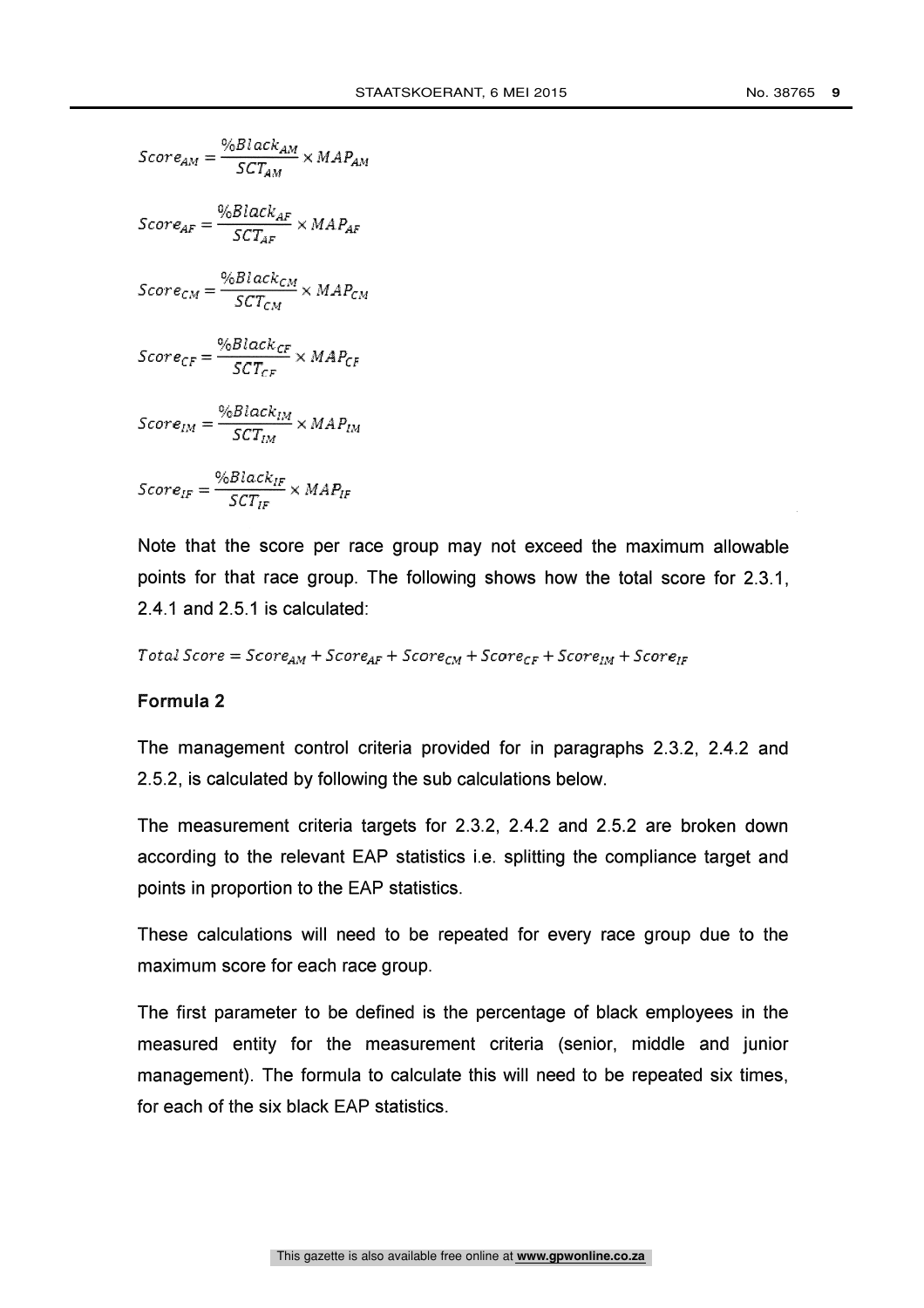Let

$$
\% Black_{AF} = \frac{Number\ of\ AF\ employees}{Total\ of\ all\ employees\ in\ all\ race\ groups}
$$

%  $Black_{CF} = \frac{7}{Total of all employees in all race groups}$ Number of CF employees

$$
\% \ Black_{IF} = \frac{Number\ of\ IF\ employees}{Total\ of\ all\ employees\ in\ all\ race\ groups}
$$

Where:

| RG:                       | Race Group                                                                                       |  |  |  |  |
|---------------------------|--------------------------------------------------------------------------------------------------|--|--|--|--|
| % Black <sub>RG</sub> :   | Percentage of black employees<br>the<br><b>in</b><br>measured entity for the specific race group |  |  |  |  |
| Number of RG Employees:   | Number of employees in the management level<br>for the measurement criteria                      |  |  |  |  |
| Total of all race groups: | Total of all employees in the management level                                                   |  |  |  |  |
|                           | criteria<br>for<br>measurement<br>the                                                            |  |  |  |  |
|                           | (AM+AF+CM+CF+IM+IF+WM+WF)                                                                        |  |  |  |  |

Due to the Codes not awarding points for meeting the EAP statistics for the white race groups, the EAP statistics need to be adjusted to exclude the white categories. The following formula shows how this is accomplished:

Let

$$
ADJ EAP_{AF} = \frac{EAP(AF)}{EAP(Sum)}
$$
  
\n
$$
ADJ EAP_{CF} = \frac{EAP(CF)}{EAP(Sum)}
$$
  
\n
$$
ADJ EAP_{IF} = \frac{EAP(IF)}{EAP(Sum)}
$$

Where:

ADJ  $EAP_{RG}$ : Adjusted EAP for a specific race group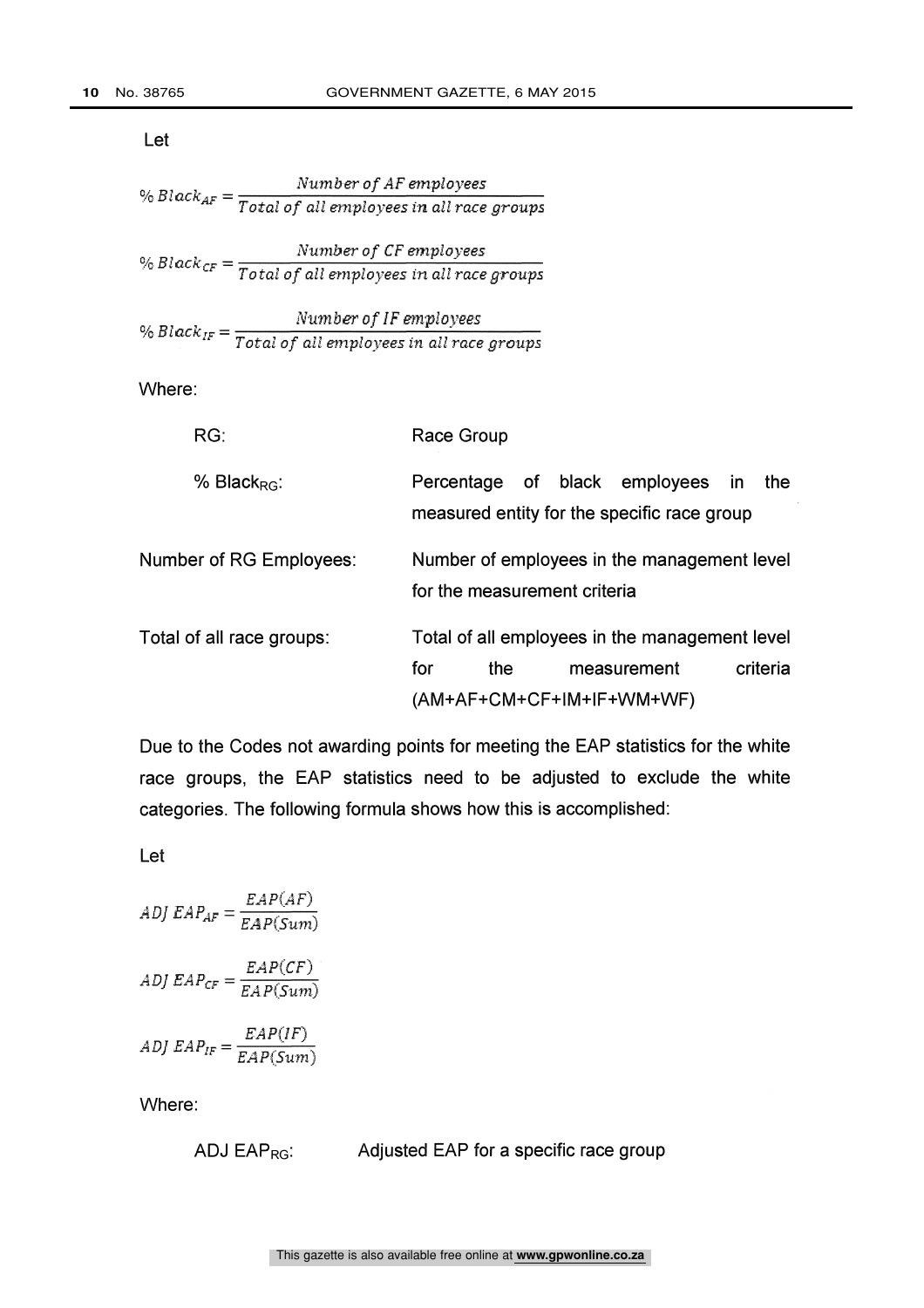| $EAP (RG)$ : | EAP statistic for the calculated race group          |
|--------------|------------------------------------------------------|
| $EAP(Sum)$ : | Sum of published EAP statistics for all female black |
|              | race groups (AF+CF+IF)                               |

Since the calculation for each of the race groups need to be done individually, the compliance target also needs to be split in proportion to the EAP statistics. This formula is defined below:

Let

$$
SCT_{AF} = ADJ EAP_{AF} \times \frac{Compliance\ target}{100}
$$
  

$$
SCT_{CF} = ADJ EAP_{CF} \times \frac{Compliance\ target}{100}
$$
  

$$
SCT_{IF} = ADJ EAP_{IF} \times \frac{Compliance\ target}{100}
$$

Where:

| $\mathsf{SCT}_{\mathsf{RG}}$ : | Split Compliance Target for race group                                 |
|--------------------------------|------------------------------------------------------------------------|
| ADJ EAP <sub>RG</sub>          | Adjusted EAP for the race group as calculated above                    |
|                                | Compliance target: Compliance Target as specified for 2.3.2, 2.4.2 and |
|                                | 2.5.2                                                                  |

The points allocated for the measurement criteria will also be split in proportion to the EAP statistics. The split points for the measurement criteria represent the maximum allowable points for the race groups, and must be enforced as such. The formula for calculating the maximum allowable points is shown below:

 $MAP_{AF} = ADJ EAP_{AF} \times Points$ 

 $MAP_{CF} = ADJ EAP_{CF} \times Points$ 

 $MAP_{IF} = ADJ EAP_{IF} \times Points$ 

Where:

MAP: Maximum allowable points for a race group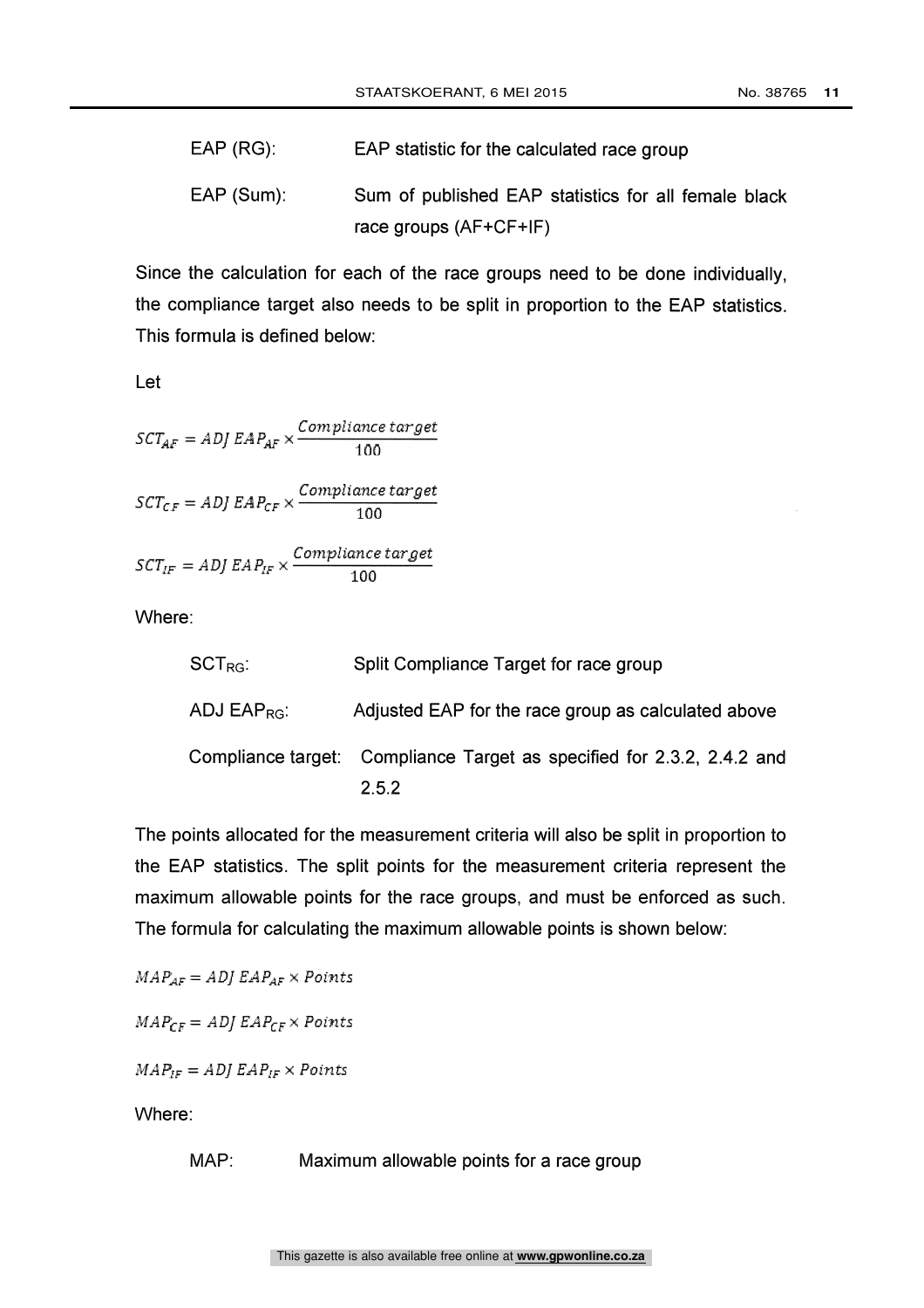Points: Weighting points as specified for 2.3.2, 2.4.2 and 2.5.2

The achieved score per race group (Score<sub>RG</sub>) will be calculated using the above four equations. The formula must be completed for each race group using the four results from above for each race group. This formula is shown below:

$$
Score_{AF} = \frac{\%Black_{AF}}{SCT_{AF}} \times MAP_{AF}
$$
\n
$$
Score_{CF} = \frac{\%Black_{CF}}{SCT_{CF}} \times MAP_{CF}
$$
\n
$$
Score_{IF} = \frac{\%Black_{IF}}{SCT_{IF}} \times MAP_{IF}
$$

Note that the score per race group may not exceed the maximum allowable points for that race group. The following shows how the total score for 2.3.2, 2.4.2 and 2.5.2 is calculated:

 $Total Score = Score_{AF} + Score_{CF} + Score_{IF}$ 

#### MEASUREMENT OF SKILLS DEVELOPMENT INDICATORS

(f) Similarly paragraph 9 A and B "Formula 1 and 2" under Code Series 300 of the Amended Codes of Good Practice gazette Number 36928 is repealed. The paragraph is replace by the following:

#### ANNEXE 300 (A)

#### Formula

The skills development criteria provided for in paragraphs 2.1.1.1 is calculated by following the sub calculations below.

The measurement criteria targets for 2.1.1.1 are broken down according to the relevant EAP statistics i.e. splitting the compliance target and points in proportion to the EAP statistics.

The EAP Statistics are reported on the following race groups: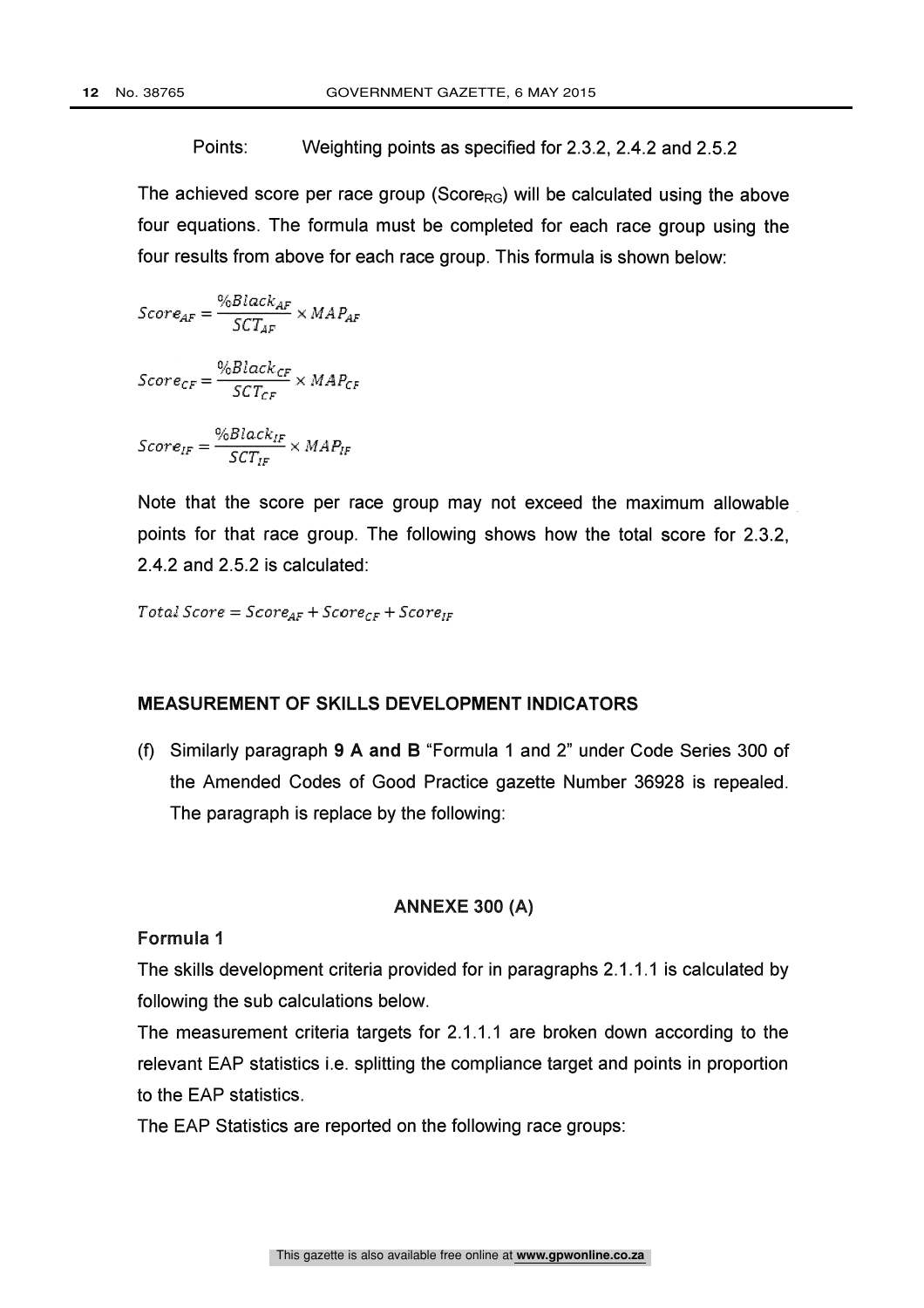| <b>Statistic</b> | African | African | Coloured | Coloured | Indian | Indian | White | White  |
|------------------|---------|---------|----------|----------|--------|--------|-------|--------|
|                  | Male    | Female  | Male     | Female   | Male   | Female | Male  | Female |
| Abbreviation     | AM      | AF      | CM       | СF       | ١M     | ᄠ      | wм    | WF     |

The maximum points per race group needs to be adhered to in order to achieve the outcomes of the code. These calculations will need to be repeated for every race group due to the maximum score for each race group.

The first parameter to be defined is the percentage of spend on black employees in the measured entity as a percentage of the Leviable Amount. The formula to calculate this will need to be repeated six times, for each of the six black EAP statistics.

Let

| % Spend <sub>AM</sub> = | Spend on AM employees                                                   |
|-------------------------|-------------------------------------------------------------------------|
|                         | Leviable Amount                                                         |
|                         | % $Spend_{AF} = \frac{Spend on AF employees}{Leviable Amount}$          |
|                         |                                                                         |
|                         | % Spend <sub>CM</sub> = $\frac{Spend on CM \, employees}{\cdot}$        |
|                         | Leviable Amount                                                         |
|                         | % $Spend_{CF} = \frac{Spend on CF \, employees}{\cdot}$                 |
|                         | Leviable Amount                                                         |
|                         | % Spend <sub>IM</sub> = $\frac{Spend on IM\ employees}$                 |
|                         | Leviable Amount                                                         |
|                         | % Spend <sub>IF</sub> = $\frac{Spend \; on \; IF \; employees}{\cdots}$ |
|                         | Leviable Amount                                                         |
|                         |                                                                         |

Where:

| RG:                        | Race Group                                                                                                        |
|----------------------------|-------------------------------------------------------------------------------------------------------------------|
| $\%$ Spend <sub>RG</sub> : | Percentage of spend on black employees in<br>the measured entity for the specific race group                      |
|                            | Spend on RG Employees: Rand value of Skills Development Expenditure<br>Learning Programmes specified in the<br>on |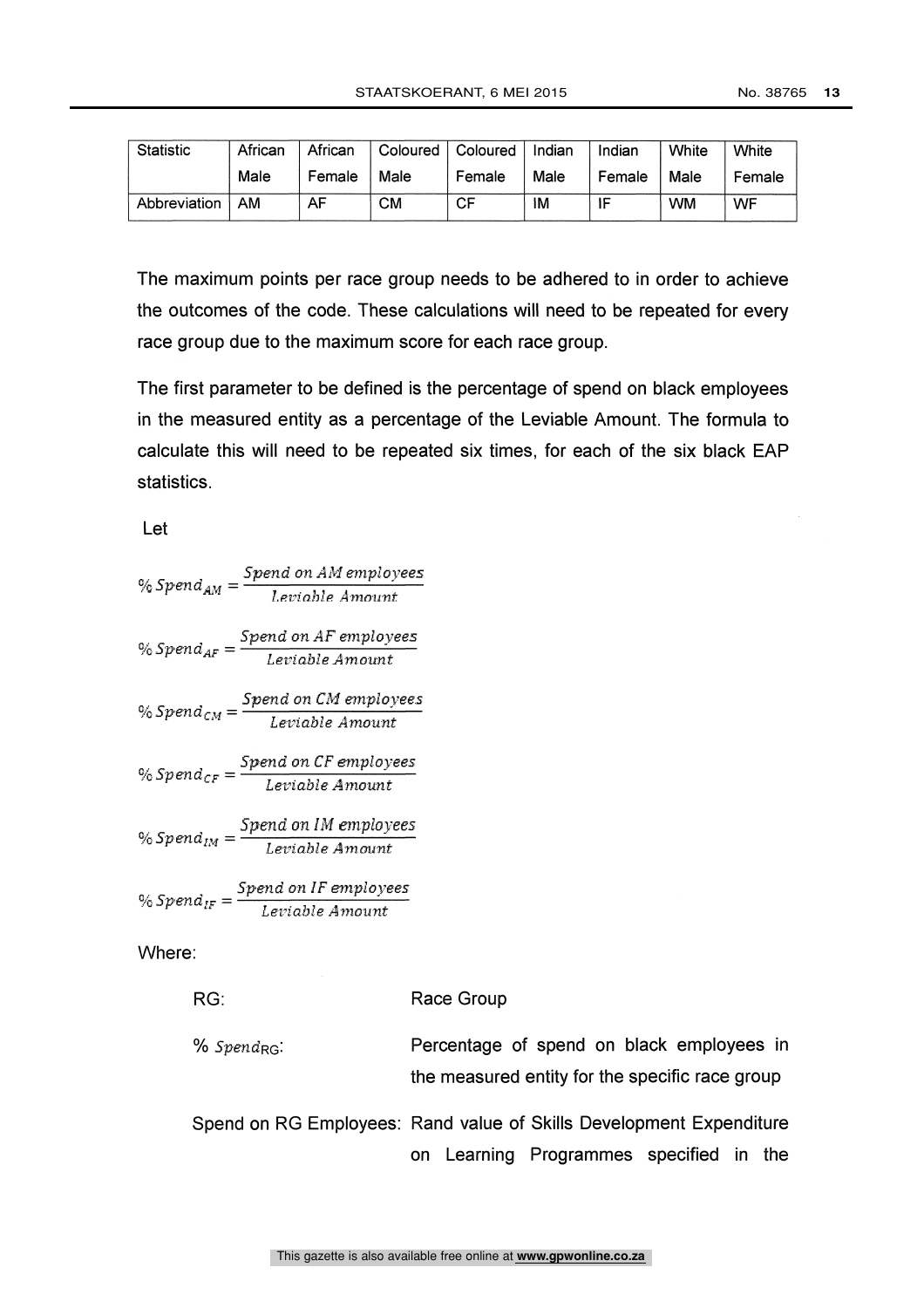Learning Programme Matrix for the specified Race Group for 2.1.1.1

Leviable Amount: As defined in Code Series 300

Due to the codes not awarding points for meeting the EAP statistics for the white race groups, the EAP statistics need to be adjusted to exclude the white categories. The following formula shows how this is accomplished:

Let

 $ADJ EAP_{AM} = \frac{EAP(AM)}{EAP(Sum)}$  $ADJ$   $EAP_{AF} = \frac{EAP(AF)}{EAP(Sum)}$ DJ  $EAP_{CM} = \frac{EAP(CM)}{EAP(Sum)}$ ADJ  $EAP_{CF} = \frac{1}{EAP(Sum)}$  $EAP(CF)$  $ADJ$   $EAP_{IM} = \frac{1}{EAP(Sum)}$  $EAP(IM)$  $ADJ EAP_{IF} = \frac{1}{EAP(Sum)}$  $EAP(IF)$ 

Where:

ADJ  $EAP_{RG}$ : Adjusted EAP for a specific race group

- EAP (RG): EAP statistic for the calculated race group
- EAP (Sum): Sum of published EAP statistics for all black race groups (AM+AF+CM+CF+1M+IF)

Since the calculation for each of the race groups need to be done individually, the compliance target also needs to be split in proportion to the EAP statistics. This formula is defined below: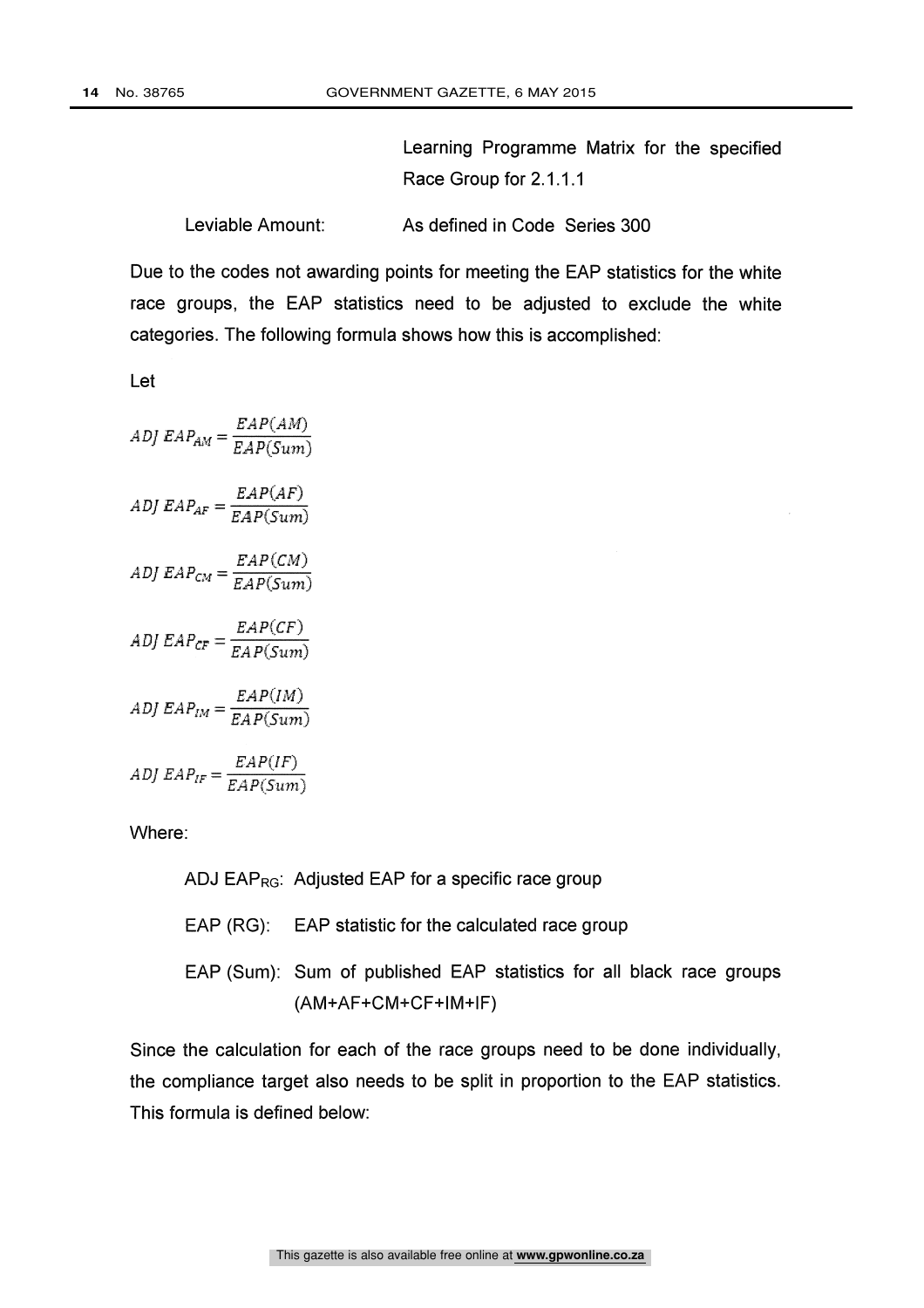Let

| $\textit{SCT}_{AM} = \textit{ADI} \ \textit{EAP}_{AM} \times \frac{\textit{Compliance target}}{100}$                                                                 |     |
|----------------------------------------------------------------------------------------------------------------------------------------------------------------------|-----|
| $\label{eq:STAF} \begin{aligned} \mathit{SCT}_{\mathit{AF}} = \mathit{ADI}\ \mathit{EAP}_{\mathit{AF}} \times \frac{\mathit{Compleance}\ target}{100} \end{aligned}$ |     |
| $\textit{SCT}_{\textit{CM}} = \textit{ADI EAP}_{\textit{CM}} \times \frac{\textit{Compiance target}}{100}$                                                           |     |
| $\label{eq:STcF} \begin{aligned} \mathit{SCT}_{\mathit{CF}} = \mathit{ADI}\ \mathit{EAP}_\mathit{CF} \times \frac{\mathit{Compliance\ target}}{100} \end{aligned}$   |     |
| $\textit{SCT}_{IM} = \textit{ADI EAP}_{IM} \times \frac{\textit{Compliance target}}{400}$                                                                            | 100 |
| $\label{eq:STIF} \begin{aligned} \mathit{SCT}_{IF} = \mathit{ADI}\ \mathit{EAP}_{IF} \times \frac{\mathit{Compliance\ target}}{100} \end{aligned}$                   |     |
| $M =$                                                                                                                                                                |     |

Where:

| $\mathsf{SCT}_{\mathsf{RG}}$ : | Split Compliance Target for race group                 |
|--------------------------------|--------------------------------------------------------|
| ADJ EAP <sub>RG</sub> :        | Adjusted EAP for the race group as calculated<br>above |
| Compliance target:             | Compliance Target as specified for 2.1.1.1             |

The points allocated for the measurement criteria will also be split in proportion to the EAP statistics. The split points for the measurement criteria represent the maximum allowable points for the race groups, and must be enforced as such. The formula for calculating the maximum allowable points is shown below:

 $MAP_{AM} = ADJ EAP_{AM} \times Points$ 

 $MAP_{AF} = ADJ EAP_{AF} \times Points$ 

 $MAP_{CM} = ADJ EAP_{CM} \times Points$ 

 $MAP_{CF} = ADJ EAP_{CF} \times Points$ 

 $MAP_{JM} = ADJ EAP_{JM} \times Points$ 

 $MAP_{IF} = ADJ EAP_{IF} \times Points$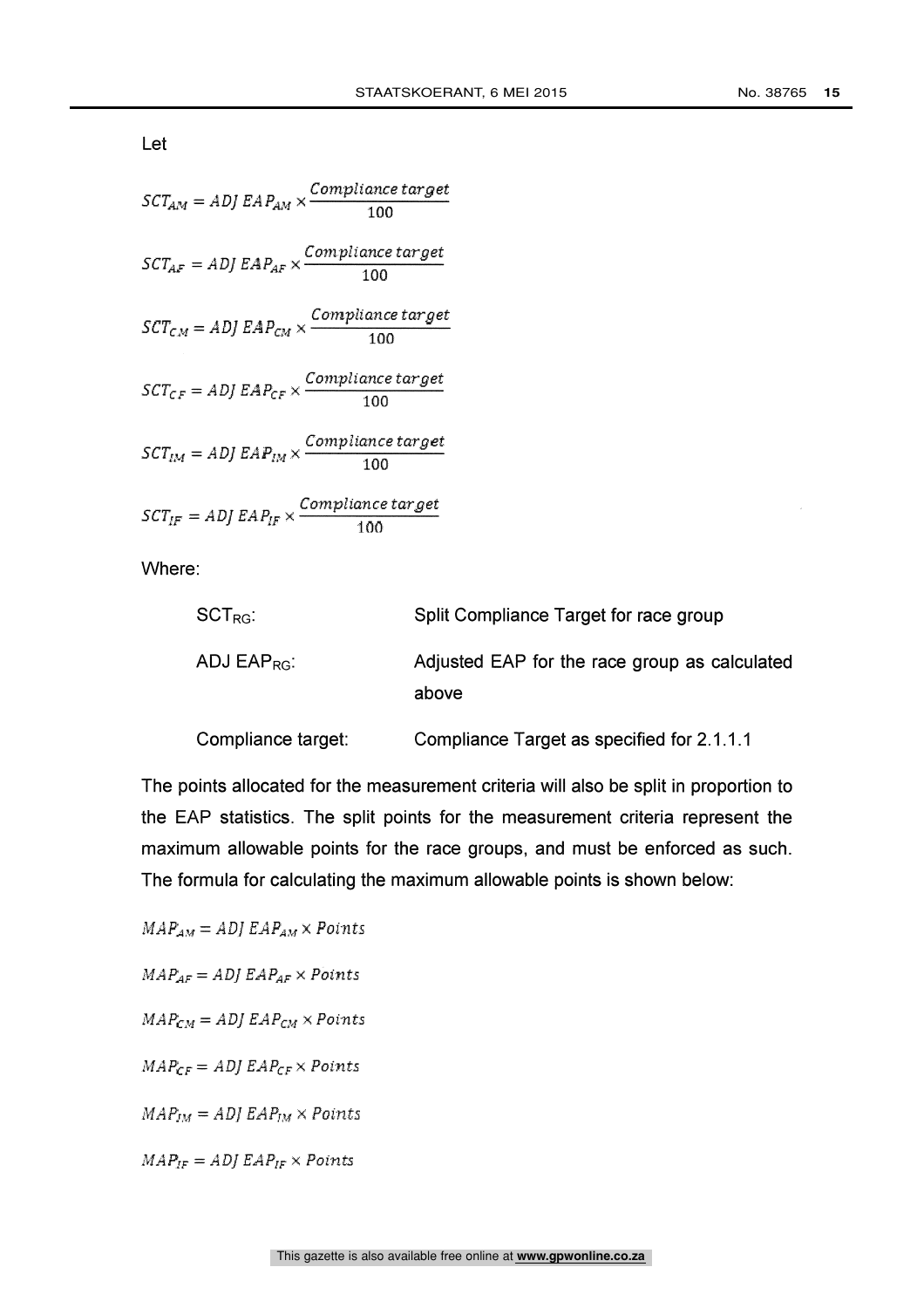MAP: Maximum allowable points for a race group

Points: Weighting points as specified for 2.1.1.1

The achieved score per race group (Score<sub>RG</sub>) will be calculated using the above four equations. The formula must be completed for each race group using the four results from above for each race group. This formula is shown below:

$$
Score_{AM} = \frac{\%Spend_{AM}}{SCT_{AM}} \times MAP_{AM}
$$
\n
$$
Score_{AF} = \frac{\%Spend_{AF}}{SCT_{AF}} \times MAP_{AF}
$$
\n
$$
Score_{CM} = \frac{\%Spend_{CM}}{SCT_{CM}} \times MAP_{CM}
$$
\n
$$
Score_{CF} = \frac{\%Spend_{CF}}{SCT_{CF}} \times MAP_{CF}
$$
\n
$$
Score_{IM} = \frac{\%Spend_{IM}}{SCT_{IM}} \times MAP_{IM}
$$
\n
$$
Score_{IF} = \frac{\%Spend_{IM}}{SCT_{IF}} \times MAP_{IF}
$$

Note that the score per race group may not exceed the maximum allowable points for that race group. The following shows how the total score for 2.1.1.1 is calculated:

Total Score =  $Score_{AM} + Score_{AF} + Score_{CM} + Score_{CF} + Score_{IM} + Score_{IF}$ 

#### Formula 2

The Skills Development criteria provided for in paragraphs 2.1.2.1 and 2.1.2.2, is calculated by following the sub calculations below.

The measurement criteria targets for 2.1.2.1 and 2.1.2.2 are broken down according to the relevant EAP statistics i.e. splitting the compliance target and points in proportion to the EAP statistics.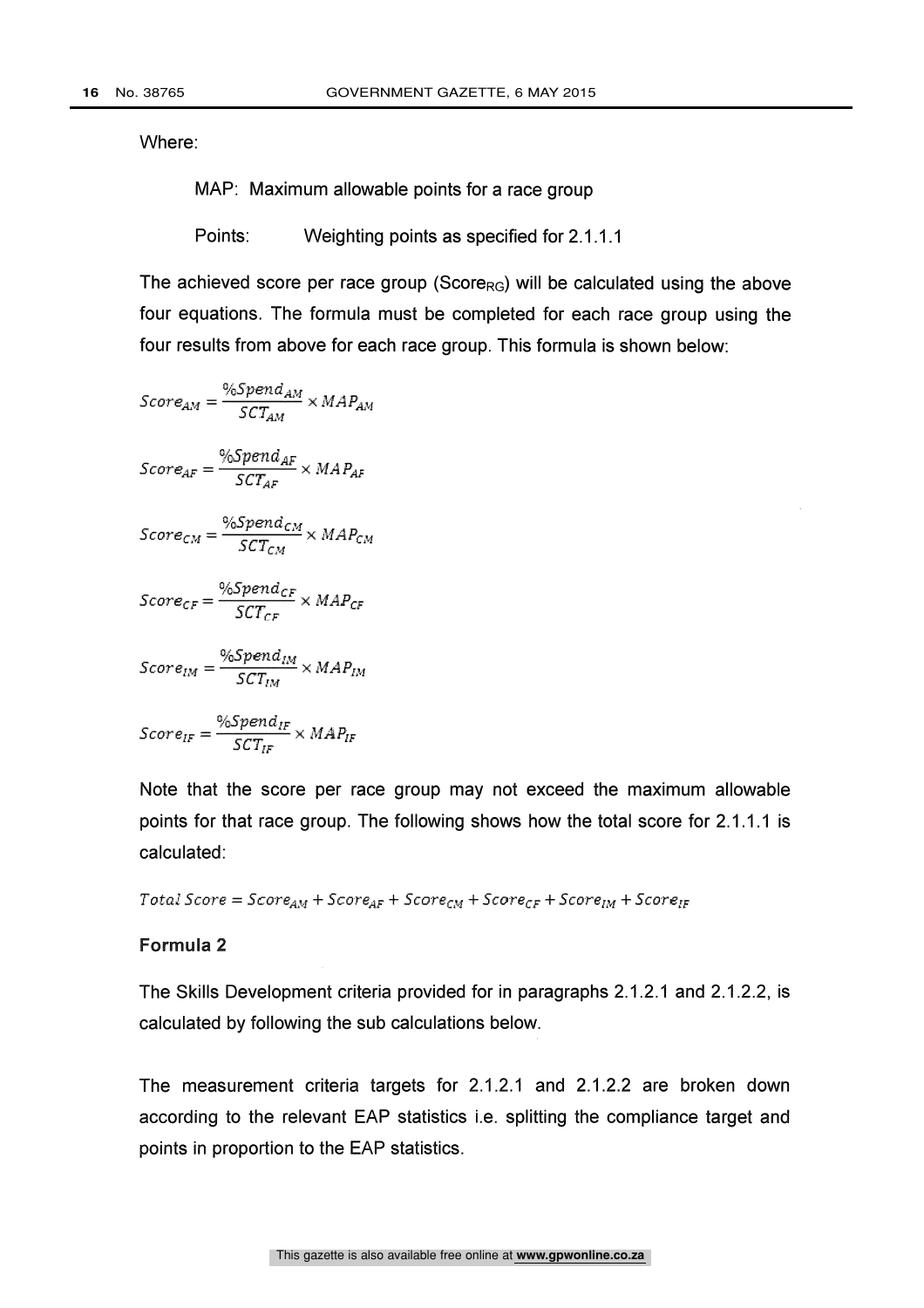The maximum points per race group needs to be adhered to in order to achieve the outcomes of the code. These calculations will need to be repeated for every race group due to the maximum score for each race group.

The first parameter to be defined is the percentage of black employees in the measured entity for the measurement criteria (Number of black people participating in Learnerships, Apprenticeships and Internships OR Number of black unemployed people participating in the learning programme matrix). The formula to calculate this will need to be repeated six times, for each of the six black EAP statistics.

Let

|                   | Number of AM learners                                                         |  |
|-------------------|-------------------------------------------------------------------------------|--|
|                   | % Black <sub>AM</sub> = $\frac{1}{Total of all employees in all race groups}$ |  |
|                   | Number of AF learners                                                         |  |
|                   | % Black $_{AF}$ = $\frac{1}{Total of all employees in all race groups}$       |  |
|                   | Number of CM learners                                                         |  |
|                   | % Black $_{CM}$ = $\frac{1}{Total of all employees in all race groups}$       |  |
|                   | Number of CF learners                                                         |  |
|                   | % Black $_{CF}$ = $\frac{1}{Total of all employees in all race groups}$       |  |
|                   | Number of IM learners                                                         |  |
|                   | % Black <sub>IM</sub> = $\frac{1}{Total of all employees in all race groups}$ |  |
| % Black $_{IF}$ = | Number of IF learners                                                         |  |
|                   | Total of all employees in all race groups                                     |  |

Where:

| % Black <sub>RG</sub> : | Percentage of black employees in the measured |  |  |  |
|-------------------------|-----------------------------------------------|--|--|--|
|                         | entity for the specific race group            |  |  |  |

- Number of RG learners: Number of people participating in Learnerships, Apprenticeships and Internships OR number of unemployed people participating in training specified in the learning programme matrix
- Total of all race groups: Total of all employees in the measured entity (AM+AF+CM+CF+IM+IF+WM+WF)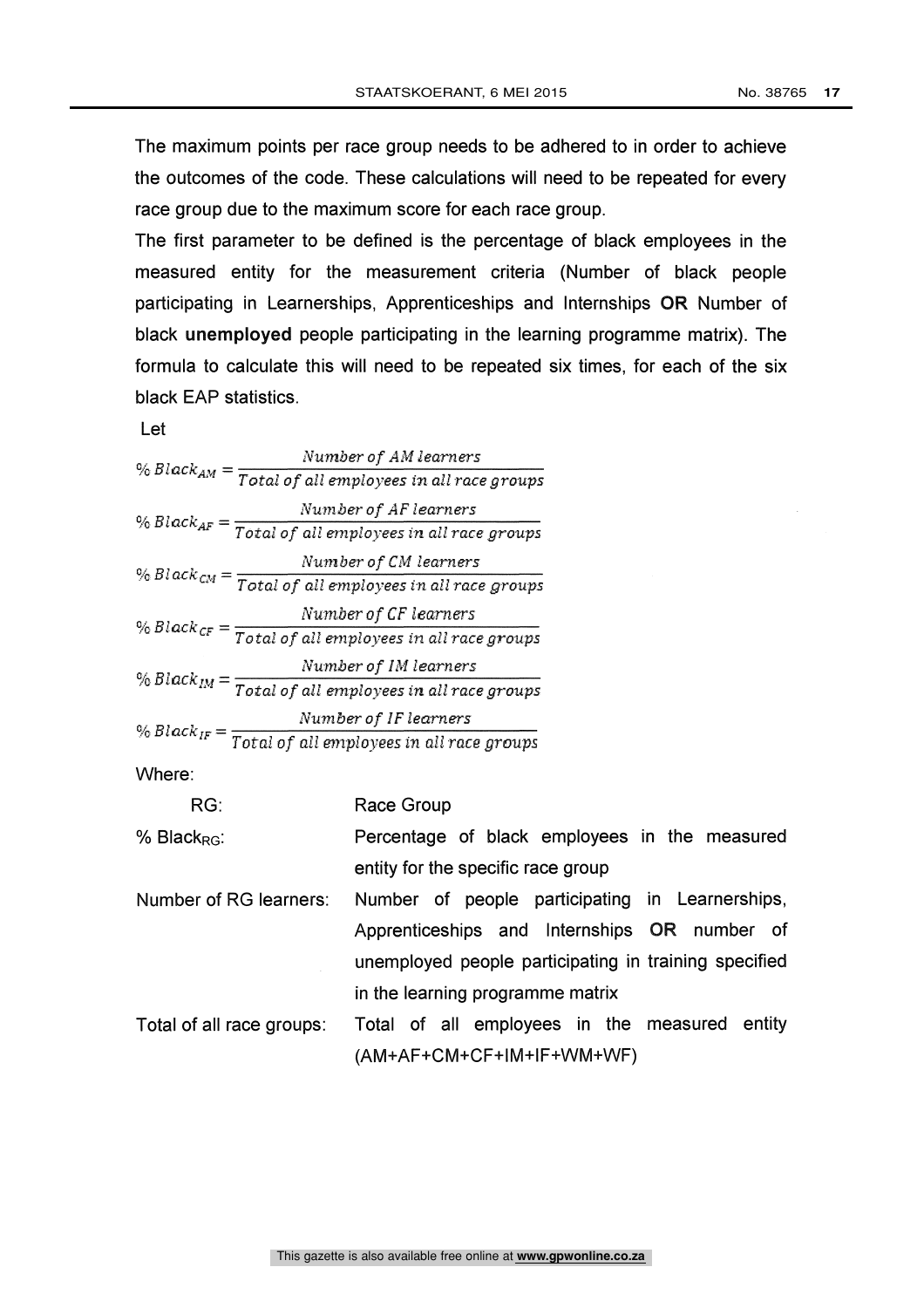Let

Due to the codes not awarding points for meeting the EAP statistics for the white race groups, the EAP statistics need to be adjusted to exclude the white categories. The following formula shows how this is accomplished:

$$
ADJ EAP_{AM} = \frac{EAP(AM)}{EAP(Sum)}
$$
  
\n
$$
ADJ EAP_{AF} = \frac{EAP(AF)}{EAP(Sum)}
$$
  
\n
$$
ADJ EAP_{CM} = \frac{EAP(CM)}{EAP(Sum)}
$$
  
\n
$$
ADJ EAP_{CF} = \frac{EAP(CF)}{EAP(Sum)}
$$
  
\n
$$
ADJ EAP_{IM} = \frac{EAP(IM)}{EAP(Sum)}
$$
  
\n
$$
ADJ EAP_{IF} = \frac{EAP(IF)}{EAP(Sum)}
$$

Where:

| ADJ $EAP_{RG}$ : | Adjusted EAP for a specific race group             |
|------------------|----------------------------------------------------|
| $EAP (RG)$ :     | EAP statistic for the calculated race group        |
| EAP (Sum):       | Sum of published EAP statistics for all black race |
|                  | groups (AM+AF+CM+CF+IM+IF)                         |

Since the calculation for each of the race groups need to be done individually, the compliance target also needs to be split in proportion to the EAP statistics. This formula is defined below:

Let

$$
SCT_{AM} = ADJ EAP_{AM} \times \frac{Compliance\ target}{100}
$$
  
\n
$$
SCT_{AF} = ADJ EAP_{AF} \times \frac{Compliance\ target}{100}
$$
  
\n
$$
SCT_{CM} = ADJ EAP_{CM} \times \frac{Compliance\ target}{100}
$$
  
\n
$$
SCT_{CF} = ADJ EAP_{CF} \times \frac{Compliance\ target}{100}
$$
  
\n
$$
SCT_{IM} = ADJ EAP_{IM} \times \frac{Compliance\ target}{100}
$$
  
\n
$$
SCT_{IF} = ADJ EAP_{IF} \times \frac{Compliance\ target}{100}
$$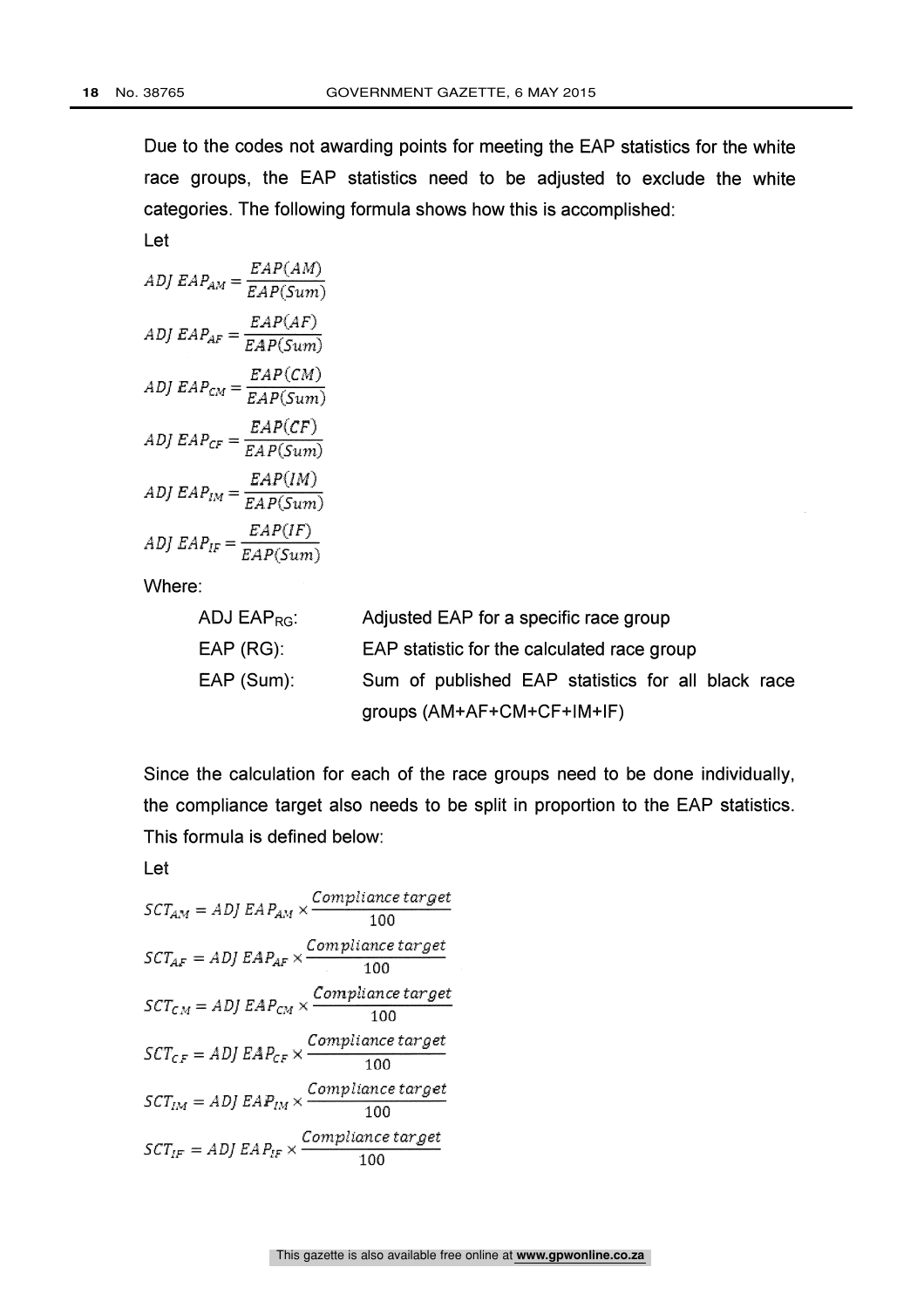| $\mathsf{SCT}_{\mathsf{RG}}$ : | Split Compliance Target for race group        |
|--------------------------------|-----------------------------------------------|
| ADJ EAP <sub>RG</sub> :        | Adjusted EAP for the race group as calculated |
|                                | above                                         |
| Compliance target:             | Compliance Target as specified for 2.1.2.1 OR |
|                                | 2.1.2.2                                       |

The points allocated for the measurement criteria will also be split in proportion to the EAP statistics. The split points for the measurement criteria represent the maximum allowable points for the race groups, and must be enforced as such. The formula for calculating the maximum allowable points is shown below:

 $MAP_{AM} = ADJ EAP_{AM} \times Points$  $MAP_{AF} = ADJ EAP_{AF} \times Points$  $MAP_{CM} = ADJ EAP_{CM} \times Points$  $MAP_{CF} = ADJ EAP_{CF} \times Points$  $MAP_{IM} = ADJ EAP_{IM} \times Points$  $MAP_{IF} = ADJ EAP_{IF} \times Points$ Where:

> MAP: Maximum allowable points for a race group Points: Weighting points as specified for 2.1.2.1 OR 2.1.2.2

The achieved score per race group (Score $_{RG}$ ) will be calculated using the above four equations. The formula must be completed for each race group using the four results from above for each race group. This formula is shown below:

$$
Score_{AM} = \frac{\%Black_{AM}}{SCT_{AM}} \times MAP_{AM}
$$
\n
$$
Score_{AF} = \frac{\%Black_{AF}}{SCT_{AF}} \times MAP_{AF}
$$
\n
$$
Score_{CM} = \frac{\%Black_{CM}}{SCT_{CM}} \times MAP_{CM}
$$
\n
$$
Score_{CF} = \frac{\%Black_{CF}}{SCT_{CF}} \times MAP_{CF}
$$
\n
$$
Score_{IM} = \frac{\%Black_{IM}}{SCT_{IM}} \times MAP_{IM}
$$